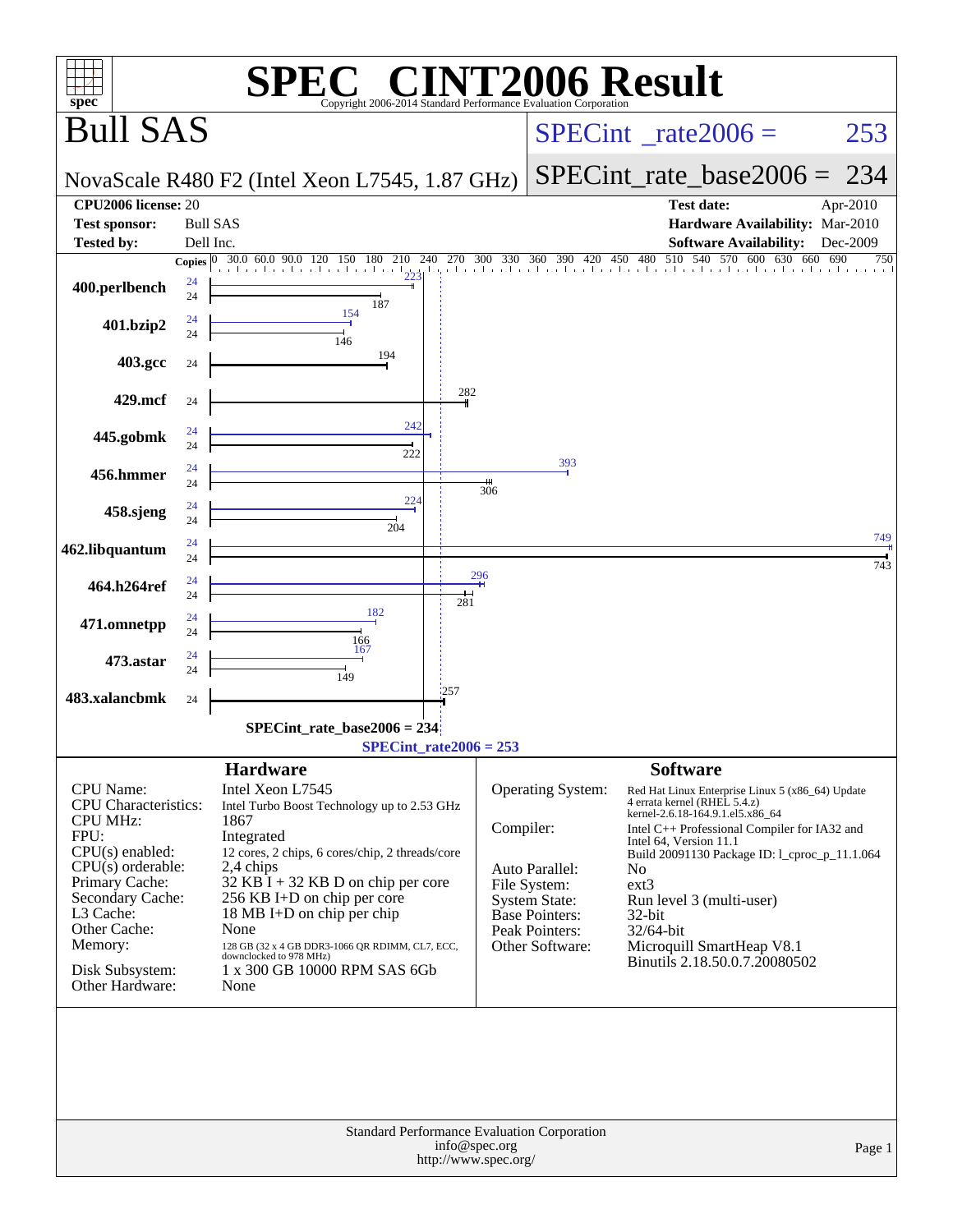

## **[SPEC CINT2006 Result](http://www.spec.org/auto/cpu2006/Docs/result-fields.html#SPECCINT2006Result)**

## Bull SAS

#### SPECint rate $2006 = 253$

NovaScale R480 F2 (Intel Xeon L7545, 1.87 GHz)

[SPECint\\_rate\\_base2006 =](http://www.spec.org/auto/cpu2006/Docs/result-fields.html#SPECintratebase2006) 234

#### **[CPU2006 license:](http://www.spec.org/auto/cpu2006/Docs/result-fields.html#CPU2006license)** 20 **[Test date:](http://www.spec.org/auto/cpu2006/Docs/result-fields.html#Testdate)** Apr-2010

**[Test sponsor:](http://www.spec.org/auto/cpu2006/Docs/result-fields.html#Testsponsor)** Bull SAS **[Hardware Availability:](http://www.spec.org/auto/cpu2006/Docs/result-fields.html#HardwareAvailability)** Mar-2010 **[Tested by:](http://www.spec.org/auto/cpu2006/Docs/result-fields.html#Testedby)** Dell Inc. **[Software Availability:](http://www.spec.org/auto/cpu2006/Docs/result-fields.html#SoftwareAvailability)** Dec-2009

#### **[Results Table](http://www.spec.org/auto/cpu2006/Docs/result-fields.html#ResultsTable)**

|                    | <b>Base</b>                                                                                              |                |       |                |       |                |            |               | <b>Peak</b>    |              |                |              |                |              |  |
|--------------------|----------------------------------------------------------------------------------------------------------|----------------|-------|----------------|-------|----------------|------------|---------------|----------------|--------------|----------------|--------------|----------------|--------------|--|
| <b>Benchmark</b>   | <b>Copies</b>                                                                                            | <b>Seconds</b> | Ratio | <b>Seconds</b> | Ratio | <b>Seconds</b> | Ratio      | <b>Copies</b> | <b>Seconds</b> | <b>Ratio</b> | <b>Seconds</b> | <b>Ratio</b> | <b>Seconds</b> | <b>Ratio</b> |  |
| 400.perlbench      | 24                                                                                                       | 1251           | 187   | 1254           | 187I  | 1252           | 187        | 24            | 1060           | 221          | 1051           | 223          | 1052           | 223          |  |
| 401.bzip2          | 24                                                                                                       | 1582           | 146   | 1584           | 146I  | 1584           | <b>146</b> | 24            | 1498           | 155          | 1506           | 154          | 1501           | 154          |  |
| $403.\mathrm{gcc}$ | 24                                                                                                       | 998            | 194   | 997            | 194   | 994            | 194        | 24            | 998            | 194          | 997            | <u> 194</u>  | 994            | 194          |  |
| $429$ .mcf         | 24                                                                                                       | 775            | 283   | 780            | 281   | 775            | 282        | 24            | 775            | 283          | 780            | 281          | 775            | 282          |  |
| $445$ .gobmk       | 24                                                                                                       | 1138           | 221   | 1133           | 222   | 1136           | 222        | 24            | 1041           | 242          | 1043           | 241          | 1039           | 242          |  |
| 456.hmmer          | 24                                                                                                       | 726            | 309   | 738            | 303   | 731            | <b>306</b> | 24            | 570            | 393          | 571            | 392          | 570            | 393          |  |
| $458$ .sjeng       | 24                                                                                                       | 1422           | 204   | 1424           | 204   | 1422           | 204        | 24            | 1297           | 224          | 1296           | 224          | 1290           | 225          |  |
| 462.libquantum     | 24                                                                                                       | 669            | 743   | 668            | 745   | 670            | 742        | 24            | 664            | 749          | 667            | 746          | 664            | 749          |  |
| 464.h264ref        | 24                                                                                                       | 1844           | 288   | 1893           | 281   | 1902           | 279        | 24            | 1798           | 295          | 1767           | 301          | 1795           | <u>296</u>   |  |
| 471.omnetpp        | 24                                                                                                       | 907            | 165   | 906            | 166   | 906            | 166I       | 24            | 826            | 182          | 826            | <u>182</u>   | 826            | 182          |  |
| $473$ . astar      | 24                                                                                                       | 1134           | 149   | 1135           | 148   | 1134           | 149        | 24            | 1006           | 168          | 1007           | 167          | 1008           | 167          |  |
| 483.xalancbmk      | 24                                                                                                       | 644            | 257   | 647            | 256   | 643            | 257        | 24            | 644            | 257          | 647            | 256          | 643            | 257          |  |
|                    | Results appear in the order in which they were run. Bold underlined text indicates a median measurement. |                |       |                |       |                |            |               |                |              |                |              |                |              |  |

#### **[Submit Notes](http://www.spec.org/auto/cpu2006/Docs/result-fields.html#SubmitNotes)**

The config file option 'submit' was used. numactl was used to bind copies to the cores

#### **[Operating System Notes](http://www.spec.org/auto/cpu2006/Docs/result-fields.html#OperatingSystemNotes)**

'ulimit -s unlimited' was used to set the stacksize to unlimited prior to run

#### **[Platform Notes](http://www.spec.org/auto/cpu2006/Docs/result-fields.html#PlatformNotes)**

 vm.zone\_reclaim\_mode = 1 in /etc/sysctl.conf file BIOS Settings: Power Management = Maximum Performance (Default = Active Power Controller)

#### **[General Notes](http://www.spec.org/auto/cpu2006/Docs/result-fields.html#GeneralNotes)**

 The Dell PowerEdge R910 and the Bull NovaScale R480 F2 models are electronically equivalent. The results have been measured on a Dell PowerEdge R910 model.

### **[Base Compiler Invocation](http://www.spec.org/auto/cpu2006/Docs/result-fields.html#BaseCompilerInvocation)**

[C benchmarks](http://www.spec.org/auto/cpu2006/Docs/result-fields.html#Cbenchmarks):

[icc -m32](http://www.spec.org/cpu2006/results/res2010q3/cpu2006-20100621-11911.flags.html#user_CCbase_intel_icc_32bit_5ff4a39e364c98233615fdd38438c6f2)

Continued on next page

Standard Performance Evaluation Corporation [info@spec.org](mailto:info@spec.org) <http://www.spec.org/>

Page 2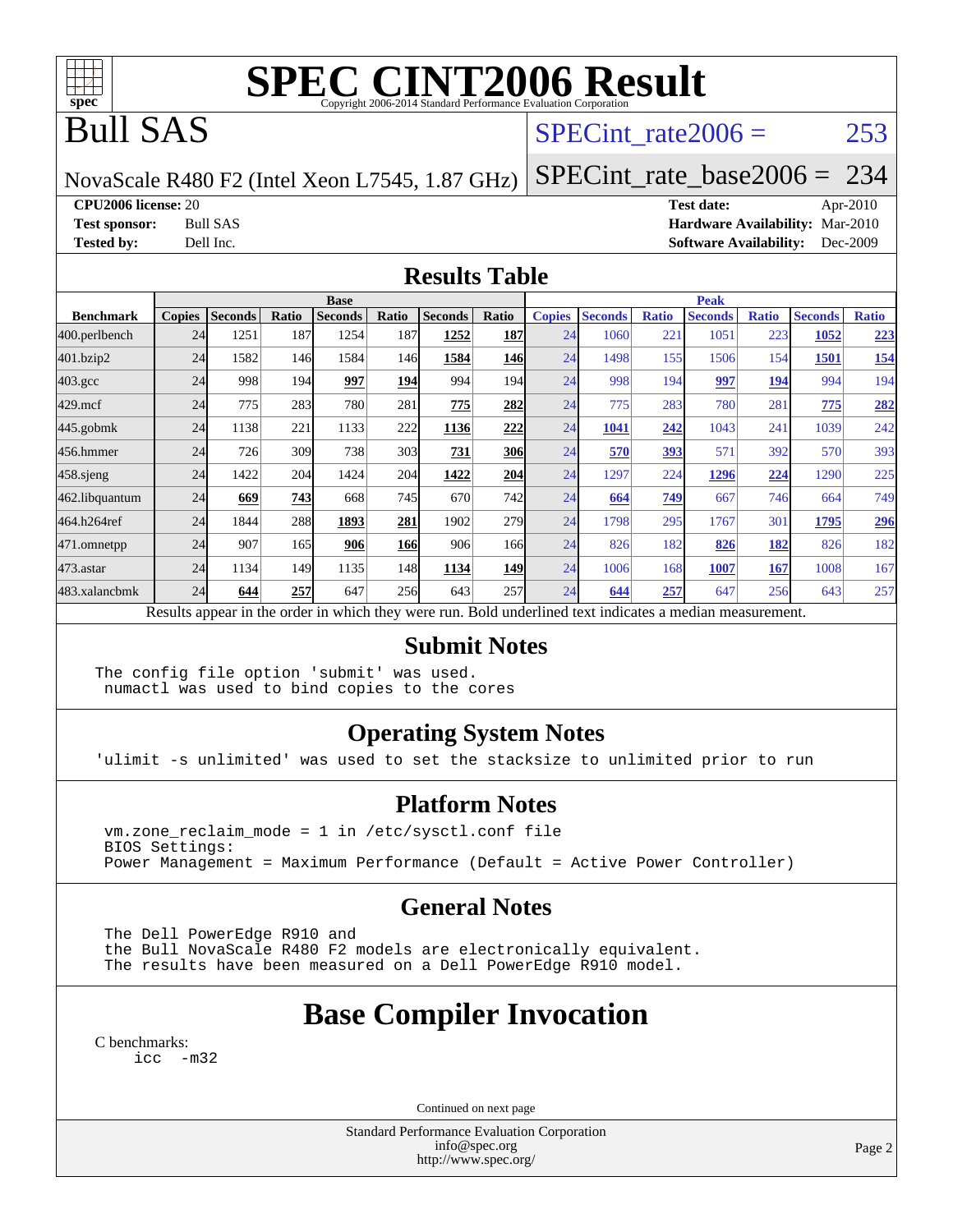| <b>SPEC CINT2006 Result</b><br>$spec^*$<br>Convright 2006-2014 Standard Performance Evaluation Corporation                                                                                                                                                                    |                                                                                                            |  |  |  |  |  |  |  |
|-------------------------------------------------------------------------------------------------------------------------------------------------------------------------------------------------------------------------------------------------------------------------------|------------------------------------------------------------------------------------------------------------|--|--|--|--|--|--|--|
| <b>Bull SAS</b>                                                                                                                                                                                                                                                               | 253<br>$SPECint \ rate2006 =$                                                                              |  |  |  |  |  |  |  |
| NovaScale R480 F2 (Intel Xeon L7545, 1.87 GHz)                                                                                                                                                                                                                                | $SPECint_rate_base2006 =$<br>234                                                                           |  |  |  |  |  |  |  |
| CPU2006 license: 20<br><b>Test sponsor:</b><br><b>Bull SAS</b><br><b>Tested by:</b><br>Dell Inc.                                                                                                                                                                              | <b>Test date:</b><br>Apr-2010<br>Hardware Availability: Mar-2010<br><b>Software Availability:</b> Dec-2009 |  |  |  |  |  |  |  |
| <b>Base Compiler Invocation (Continued)</b><br>$C_{++}$ benchmarks:<br>icpc -m32                                                                                                                                                                                              |                                                                                                            |  |  |  |  |  |  |  |
| <b>Base Portability Flags</b><br>400.perlbench: -DSPEC_CPU_LINUX_IA32<br>462.libquantum: - DSPEC_CPU_LINUX<br>483.xalancbmk: - DSPEC_CPU_LINUX                                                                                                                                |                                                                                                            |  |  |  |  |  |  |  |
| <b>Base Optimization Flags</b><br>C benchmarks:<br>-xSSE4.2 -ipo -03 -no-prec-div -static -opt-prefetch<br>$C_{++}$ benchmarks:<br>-xSSE4.2 -ipo -03 -no-prec-div -opt-prefetch -Wl,-z, muldefs<br>-L/home/cmplr/usr3/alrahate/cpu2006.1.1.ic11.1/libic11.1-32bit -lsmartheap |                                                                                                            |  |  |  |  |  |  |  |
| <b>Base Other Flags</b><br>C benchmarks:                                                                                                                                                                                                                                      |                                                                                                            |  |  |  |  |  |  |  |
| 403.gcc: -Dalloca=_alloca                                                                                                                                                                                                                                                     |                                                                                                            |  |  |  |  |  |  |  |
| <b>Peak Compiler Invocation</b><br>C benchmarks (except as noted below):<br>$-m32$<br>icc<br>401.bzip2: icc -m64<br>456.hmmer: icc -m64<br>458.sjeng: icc -m64<br>462.libquantum: icc -m64                                                                                    |                                                                                                            |  |  |  |  |  |  |  |
| C++ benchmarks (except as noted below):<br>icpc -m32                                                                                                                                                                                                                          |                                                                                                            |  |  |  |  |  |  |  |

473.astar: [icpc -m64](http://www.spec.org/cpu2006/results/res2010q3/cpu2006-20100621-11911.flags.html#user_peakCXXLD473_astar_intel_icpc_64bit_fc66a5337ce925472a5c54ad6a0de310)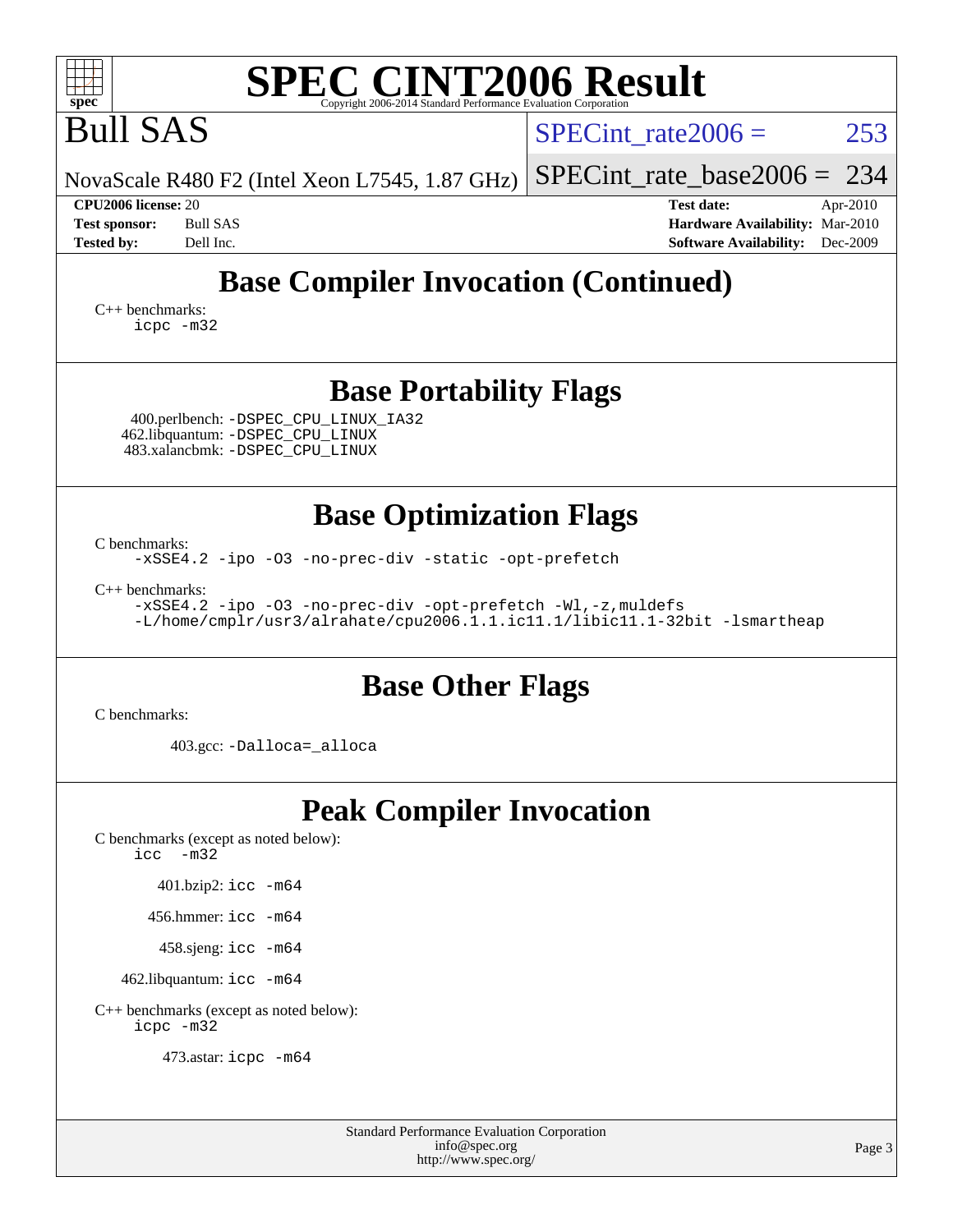

## **[SPEC CINT2006 Result](http://www.spec.org/auto/cpu2006/Docs/result-fields.html#SPECCINT2006Result)**

## Bull SAS

SPECint rate $2006 = 253$ 

NovaScale R480 F2 (Intel Xeon L7545, 1.87 GHz) [SPECint\\_rate\\_base2006 =](http://www.spec.org/auto/cpu2006/Docs/result-fields.html#SPECintratebase2006) 234

**[CPU2006 license:](http://www.spec.org/auto/cpu2006/Docs/result-fields.html#CPU2006license)** 20 **[Test date:](http://www.spec.org/auto/cpu2006/Docs/result-fields.html#Testdate)** Apr-2010 **[Test sponsor:](http://www.spec.org/auto/cpu2006/Docs/result-fields.html#Testsponsor)** Bull SAS **[Hardware Availability:](http://www.spec.org/auto/cpu2006/Docs/result-fields.html#HardwareAvailability)** Mar-2010 **[Tested by:](http://www.spec.org/auto/cpu2006/Docs/result-fields.html#Testedby)** Dell Inc. **[Software Availability:](http://www.spec.org/auto/cpu2006/Docs/result-fields.html#SoftwareAvailability)** Dec-2009

Page 4

#### **[Peak Portability Flags](http://www.spec.org/auto/cpu2006/Docs/result-fields.html#PeakPortabilityFlags)**

 400.perlbench: [-DSPEC\\_CPU\\_LINUX\\_IA32](http://www.spec.org/cpu2006/results/res2010q3/cpu2006-20100621-11911.flags.html#b400.perlbench_peakCPORTABILITY_DSPEC_CPU_LINUX_IA32) 401.bzip2: [-DSPEC\\_CPU\\_LP64](http://www.spec.org/cpu2006/results/res2010q3/cpu2006-20100621-11911.flags.html#suite_peakCPORTABILITY401_bzip2_DSPEC_CPU_LP64) 456.hmmer: [-DSPEC\\_CPU\\_LP64](http://www.spec.org/cpu2006/results/res2010q3/cpu2006-20100621-11911.flags.html#suite_peakCPORTABILITY456_hmmer_DSPEC_CPU_LP64) 458.sjeng: [-DSPEC\\_CPU\\_LP64](http://www.spec.org/cpu2006/results/res2010q3/cpu2006-20100621-11911.flags.html#suite_peakCPORTABILITY458_sjeng_DSPEC_CPU_LP64) 462.libquantum: [-DSPEC\\_CPU\\_LP64](http://www.spec.org/cpu2006/results/res2010q3/cpu2006-20100621-11911.flags.html#suite_peakCPORTABILITY462_libquantum_DSPEC_CPU_LP64) [-DSPEC\\_CPU\\_LINUX](http://www.spec.org/cpu2006/results/res2010q3/cpu2006-20100621-11911.flags.html#b462.libquantum_peakCPORTABILITY_DSPEC_CPU_LINUX) 473.astar: [-DSPEC\\_CPU\\_LP64](http://www.spec.org/cpu2006/results/res2010q3/cpu2006-20100621-11911.flags.html#suite_peakCXXPORTABILITY473_astar_DSPEC_CPU_LP64) 483.xalancbmk: [-DSPEC\\_CPU\\_LINUX](http://www.spec.org/cpu2006/results/res2010q3/cpu2006-20100621-11911.flags.html#b483.xalancbmk_peakCXXPORTABILITY_DSPEC_CPU_LINUX)

### **[Peak Optimization Flags](http://www.spec.org/auto/cpu2006/Docs/result-fields.html#PeakOptimizationFlags)**

[C benchmarks](http://www.spec.org/auto/cpu2006/Docs/result-fields.html#Cbenchmarks):

Standard Performance Evaluation Corporation 400.perlbench: [-xSSE4.2](http://www.spec.org/cpu2006/results/res2010q3/cpu2006-20100621-11911.flags.html#user_peakPASS2_CFLAGSPASS2_LDCFLAGS400_perlbench_f-xSSE42_f91528193cf0b216347adb8b939d4107)(pass 2) [-prof-gen](http://www.spec.org/cpu2006/results/res2010q3/cpu2006-20100621-11911.flags.html#user_peakPASS1_CFLAGSPASS1_LDCFLAGS400_perlbench_prof_gen_e43856698f6ca7b7e442dfd80e94a8fc)(pass 1) [-ipo](http://www.spec.org/cpu2006/results/res2010q3/cpu2006-20100621-11911.flags.html#user_peakPASS2_CFLAGSPASS2_LDCFLAGS400_perlbench_f-ipo)(pass 2) [-O3](http://www.spec.org/cpu2006/results/res2010q3/cpu2006-20100621-11911.flags.html#user_peakPASS2_CFLAGSPASS2_LDCFLAGS400_perlbench_f-O3)(pass 2) [-no-prec-div](http://www.spec.org/cpu2006/results/res2010q3/cpu2006-20100621-11911.flags.html#user_peakPASS2_CFLAGSPASS2_LDCFLAGS400_perlbench_f-no-prec-div)(pass 2) [-static](http://www.spec.org/cpu2006/results/res2010q3/cpu2006-20100621-11911.flags.html#user_peakPASS2_CFLAGSPASS2_LDCFLAGS400_perlbench_f-static)(pass 2) [-prof-use](http://www.spec.org/cpu2006/results/res2010q3/cpu2006-20100621-11911.flags.html#user_peakPASS2_CFLAGSPASS2_LDCFLAGS400_perlbench_prof_use_bccf7792157ff70d64e32fe3e1250b55)(pass 2) [-ansi-alias](http://www.spec.org/cpu2006/results/res2010q3/cpu2006-20100621-11911.flags.html#user_peakCOPTIMIZE400_perlbench_f-ansi-alias) 401.bzip2: [-xSSE4.2](http://www.spec.org/cpu2006/results/res2010q3/cpu2006-20100621-11911.flags.html#user_peakPASS2_CFLAGSPASS2_LDCFLAGS401_bzip2_f-xSSE42_f91528193cf0b216347adb8b939d4107)(pass 2) [-prof-gen](http://www.spec.org/cpu2006/results/res2010q3/cpu2006-20100621-11911.flags.html#user_peakPASS1_CFLAGSPASS1_LDCFLAGS401_bzip2_prof_gen_e43856698f6ca7b7e442dfd80e94a8fc)(pass 1) [-ipo](http://www.spec.org/cpu2006/results/res2010q3/cpu2006-20100621-11911.flags.html#user_peakPASS2_CFLAGSPASS2_LDCFLAGS401_bzip2_f-ipo)(pass 2) [-O3](http://www.spec.org/cpu2006/results/res2010q3/cpu2006-20100621-11911.flags.html#user_peakPASS2_CFLAGSPASS2_LDCFLAGS401_bzip2_f-O3)(pass 2) [-no-prec-div](http://www.spec.org/cpu2006/results/res2010q3/cpu2006-20100621-11911.flags.html#user_peakPASS2_CFLAGSPASS2_LDCFLAGS401_bzip2_f-no-prec-div)(pass 2) [-static](http://www.spec.org/cpu2006/results/res2010q3/cpu2006-20100621-11911.flags.html#user_peakPASS2_CFLAGSPASS2_LDCFLAGS401_bzip2_f-static)(pass 2) [-prof-use](http://www.spec.org/cpu2006/results/res2010q3/cpu2006-20100621-11911.flags.html#user_peakPASS2_CFLAGSPASS2_LDCFLAGS401_bzip2_prof_use_bccf7792157ff70d64e32fe3e1250b55)(pass 2) [-opt-prefetch](http://www.spec.org/cpu2006/results/res2010q3/cpu2006-20100621-11911.flags.html#user_peakCOPTIMIZE401_bzip2_f-opt-prefetch) [-ansi-alias](http://www.spec.org/cpu2006/results/res2010q3/cpu2006-20100621-11911.flags.html#user_peakCOPTIMIZE401_bzip2_f-ansi-alias) [-auto-ilp32](http://www.spec.org/cpu2006/results/res2010q3/cpu2006-20100621-11911.flags.html#user_peakCOPTIMIZE401_bzip2_f-auto-ilp32)  $403.\text{gcc: basepeak}$  = yes  $429$ .mcf: basepeak = yes 445.gobmk: [-xSSE4.2](http://www.spec.org/cpu2006/results/res2010q3/cpu2006-20100621-11911.flags.html#user_peakPASS2_CFLAGSPASS2_LDCFLAGS445_gobmk_f-xSSE42_f91528193cf0b216347adb8b939d4107)(pass 2) [-prof-gen](http://www.spec.org/cpu2006/results/res2010q3/cpu2006-20100621-11911.flags.html#user_peakPASS1_CFLAGSPASS1_LDCFLAGS445_gobmk_prof_gen_e43856698f6ca7b7e442dfd80e94a8fc)(pass 1) [-prof-use](http://www.spec.org/cpu2006/results/res2010q3/cpu2006-20100621-11911.flags.html#user_peakPASS2_CFLAGSPASS2_LDCFLAGS445_gobmk_prof_use_bccf7792157ff70d64e32fe3e1250b55)(pass 2) [-O2](http://www.spec.org/cpu2006/results/res2010q3/cpu2006-20100621-11911.flags.html#user_peakCOPTIMIZE445_gobmk_f-O2) [-ipo](http://www.spec.org/cpu2006/results/res2010q3/cpu2006-20100621-11911.flags.html#user_peakCOPTIMIZE445_gobmk_f-ipo) [-no-prec-div](http://www.spec.org/cpu2006/results/res2010q3/cpu2006-20100621-11911.flags.html#user_peakCOPTIMIZE445_gobmk_f-no-prec-div) [-ansi-alias](http://www.spec.org/cpu2006/results/res2010q3/cpu2006-20100621-11911.flags.html#user_peakCOPTIMIZE445_gobmk_f-ansi-alias) 456.hmmer: [-xSSE4.2](http://www.spec.org/cpu2006/results/res2010q3/cpu2006-20100621-11911.flags.html#user_peakCOPTIMIZE456_hmmer_f-xSSE42_f91528193cf0b216347adb8b939d4107) [-ipo](http://www.spec.org/cpu2006/results/res2010q3/cpu2006-20100621-11911.flags.html#user_peakCOPTIMIZE456_hmmer_f-ipo) [-O3](http://www.spec.org/cpu2006/results/res2010q3/cpu2006-20100621-11911.flags.html#user_peakCOPTIMIZE456_hmmer_f-O3) [-no-prec-div](http://www.spec.org/cpu2006/results/res2010q3/cpu2006-20100621-11911.flags.html#user_peakCOPTIMIZE456_hmmer_f-no-prec-div) [-static](http://www.spec.org/cpu2006/results/res2010q3/cpu2006-20100621-11911.flags.html#user_peakCOPTIMIZE456_hmmer_f-static) [-unroll2](http://www.spec.org/cpu2006/results/res2010q3/cpu2006-20100621-11911.flags.html#user_peakCOPTIMIZE456_hmmer_f-unroll_784dae83bebfb236979b41d2422d7ec2) [-ansi-alias](http://www.spec.org/cpu2006/results/res2010q3/cpu2006-20100621-11911.flags.html#user_peakCOPTIMIZE456_hmmer_f-ansi-alias) [-auto-ilp32](http://www.spec.org/cpu2006/results/res2010q3/cpu2006-20100621-11911.flags.html#user_peakCOPTIMIZE456_hmmer_f-auto-ilp32) 458.sjeng: [-xSSE4.2](http://www.spec.org/cpu2006/results/res2010q3/cpu2006-20100621-11911.flags.html#user_peakPASS2_CFLAGSPASS2_LDCFLAGS458_sjeng_f-xSSE42_f91528193cf0b216347adb8b939d4107)(pass 2) [-prof-gen](http://www.spec.org/cpu2006/results/res2010q3/cpu2006-20100621-11911.flags.html#user_peakPASS1_CFLAGSPASS1_LDCFLAGS458_sjeng_prof_gen_e43856698f6ca7b7e442dfd80e94a8fc)(pass 1) [-ipo](http://www.spec.org/cpu2006/results/res2010q3/cpu2006-20100621-11911.flags.html#user_peakPASS2_CFLAGSPASS2_LDCFLAGS458_sjeng_f-ipo)(pass 2) [-O3](http://www.spec.org/cpu2006/results/res2010q3/cpu2006-20100621-11911.flags.html#user_peakPASS2_CFLAGSPASS2_LDCFLAGS458_sjeng_f-O3)(pass 2) [-no-prec-div](http://www.spec.org/cpu2006/results/res2010q3/cpu2006-20100621-11911.flags.html#user_peakPASS2_CFLAGSPASS2_LDCFLAGS458_sjeng_f-no-prec-div)(pass 2) [-static](http://www.spec.org/cpu2006/results/res2010q3/cpu2006-20100621-11911.flags.html#user_peakPASS2_CFLAGSPASS2_LDCFLAGS458_sjeng_f-static)(pass 2) [-prof-use](http://www.spec.org/cpu2006/results/res2010q3/cpu2006-20100621-11911.flags.html#user_peakPASS2_CFLAGSPASS2_LDCFLAGS458_sjeng_prof_use_bccf7792157ff70d64e32fe3e1250b55)(pass 2) [-unroll4](http://www.spec.org/cpu2006/results/res2010q3/cpu2006-20100621-11911.flags.html#user_peakCOPTIMIZE458_sjeng_f-unroll_4e5e4ed65b7fd20bdcd365bec371b81f) [-auto-ilp32](http://www.spec.org/cpu2006/results/res2010q3/cpu2006-20100621-11911.flags.html#user_peakCOPTIMIZE458_sjeng_f-auto-ilp32) 462.libquantum: [-xSSE4.2](http://www.spec.org/cpu2006/results/res2010q3/cpu2006-20100621-11911.flags.html#user_peakCOPTIMIZE462_libquantum_f-xSSE42_f91528193cf0b216347adb8b939d4107) [-ipo](http://www.spec.org/cpu2006/results/res2010q3/cpu2006-20100621-11911.flags.html#user_peakCOPTIMIZE462_libquantum_f-ipo) [-O3](http://www.spec.org/cpu2006/results/res2010q3/cpu2006-20100621-11911.flags.html#user_peakCOPTIMIZE462_libquantum_f-O3) [-no-prec-div](http://www.spec.org/cpu2006/results/res2010q3/cpu2006-20100621-11911.flags.html#user_peakCOPTIMIZE462_libquantum_f-no-prec-div) [-static](http://www.spec.org/cpu2006/results/res2010q3/cpu2006-20100621-11911.flags.html#user_peakCOPTIMIZE462_libquantum_f-static) [-auto-ilp32](http://www.spec.org/cpu2006/results/res2010q3/cpu2006-20100621-11911.flags.html#user_peakCOPTIMIZE462_libquantum_f-auto-ilp32) [-opt-prefetch](http://www.spec.org/cpu2006/results/res2010q3/cpu2006-20100621-11911.flags.html#user_peakCOPTIMIZE462_libquantum_f-opt-prefetch) 464.h264ref: [-xSSE4.2](http://www.spec.org/cpu2006/results/res2010q3/cpu2006-20100621-11911.flags.html#user_peakPASS2_CFLAGSPASS2_LDCFLAGS464_h264ref_f-xSSE42_f91528193cf0b216347adb8b939d4107)(pass 2) [-prof-gen](http://www.spec.org/cpu2006/results/res2010q3/cpu2006-20100621-11911.flags.html#user_peakPASS1_CFLAGSPASS1_LDCFLAGS464_h264ref_prof_gen_e43856698f6ca7b7e442dfd80e94a8fc)(pass 1) [-ipo](http://www.spec.org/cpu2006/results/res2010q3/cpu2006-20100621-11911.flags.html#user_peakPASS2_CFLAGSPASS2_LDCFLAGS464_h264ref_f-ipo)(pass 2) [-O3](http://www.spec.org/cpu2006/results/res2010q3/cpu2006-20100621-11911.flags.html#user_peakPASS2_CFLAGSPASS2_LDCFLAGS464_h264ref_f-O3)(pass 2) [-no-prec-div](http://www.spec.org/cpu2006/results/res2010q3/cpu2006-20100621-11911.flags.html#user_peakPASS2_CFLAGSPASS2_LDCFLAGS464_h264ref_f-no-prec-div)(pass 2) [-static](http://www.spec.org/cpu2006/results/res2010q3/cpu2006-20100621-11911.flags.html#user_peakPASS2_CFLAGSPASS2_LDCFLAGS464_h264ref_f-static)(pass 2) [-prof-use](http://www.spec.org/cpu2006/results/res2010q3/cpu2006-20100621-11911.flags.html#user_peakPASS2_CFLAGSPASS2_LDCFLAGS464_h264ref_prof_use_bccf7792157ff70d64e32fe3e1250b55)(pass 2) [-unroll2](http://www.spec.org/cpu2006/results/res2010q3/cpu2006-20100621-11911.flags.html#user_peakCOPTIMIZE464_h264ref_f-unroll_784dae83bebfb236979b41d2422d7ec2) [-ansi-alias](http://www.spec.org/cpu2006/results/res2010q3/cpu2006-20100621-11911.flags.html#user_peakCOPTIMIZE464_h264ref_f-ansi-alias) [C++ benchmarks:](http://www.spec.org/auto/cpu2006/Docs/result-fields.html#CXXbenchmarks) 471.omnetpp: [-xSSE4.2](http://www.spec.org/cpu2006/results/res2010q3/cpu2006-20100621-11911.flags.html#user_peakPASS2_CXXFLAGSPASS2_LDCXXFLAGS471_omnetpp_f-xSSE42_f91528193cf0b216347adb8b939d4107)(pass 2) [-prof-gen](http://www.spec.org/cpu2006/results/res2010q3/cpu2006-20100621-11911.flags.html#user_peakPASS1_CXXFLAGSPASS1_LDCXXFLAGS471_omnetpp_prof_gen_e43856698f6ca7b7e442dfd80e94a8fc)(pass 1) [-ipo](http://www.spec.org/cpu2006/results/res2010q3/cpu2006-20100621-11911.flags.html#user_peakPASS2_CXXFLAGSPASS2_LDCXXFLAGS471_omnetpp_f-ipo)(pass 2) [-O3](http://www.spec.org/cpu2006/results/res2010q3/cpu2006-20100621-11911.flags.html#user_peakPASS2_CXXFLAGSPASS2_LDCXXFLAGS471_omnetpp_f-O3)(pass 2) [-no-prec-div](http://www.spec.org/cpu2006/results/res2010q3/cpu2006-20100621-11911.flags.html#user_peakPASS2_CXXFLAGSPASS2_LDCXXFLAGS471_omnetpp_f-no-prec-div)(pass 2) [-prof-use](http://www.spec.org/cpu2006/results/res2010q3/cpu2006-20100621-11911.flags.html#user_peakPASS2_CXXFLAGSPASS2_LDCXXFLAGS471_omnetpp_prof_use_bccf7792157ff70d64e32fe3e1250b55)(pass 2) [-ansi-alias](http://www.spec.org/cpu2006/results/res2010q3/cpu2006-20100621-11911.flags.html#user_peakCXXOPTIMIZE471_omnetpp_f-ansi-alias) [-opt-ra-region-strategy=block](http://www.spec.org/cpu2006/results/res2010q3/cpu2006-20100621-11911.flags.html#user_peakCXXOPTIMIZE471_omnetpp_f-opt-ra-region-strategy-block_a0a37c372d03933b2a18d4af463c1f69) [-Wl,-z,muldefs](http://www.spec.org/cpu2006/results/res2010q3/cpu2006-20100621-11911.flags.html#user_peakEXTRA_LDFLAGS471_omnetpp_link_force_multiple1_74079c344b956b9658436fd1b6dd3a8a) [-L/home/cmplr/usr3/alrahate/cpu2006.1.1.ic11.1/libic11.1-32bit -lsmartheap](http://www.spec.org/cpu2006/results/res2010q3/cpu2006-20100621-11911.flags.html#user_peakEXTRA_LIBS471_omnetpp_SmartHeap_d86dffe4a79b79ef8890d5cce17030c3) Continued on next page

[info@spec.org](mailto:info@spec.org) <http://www.spec.org/>